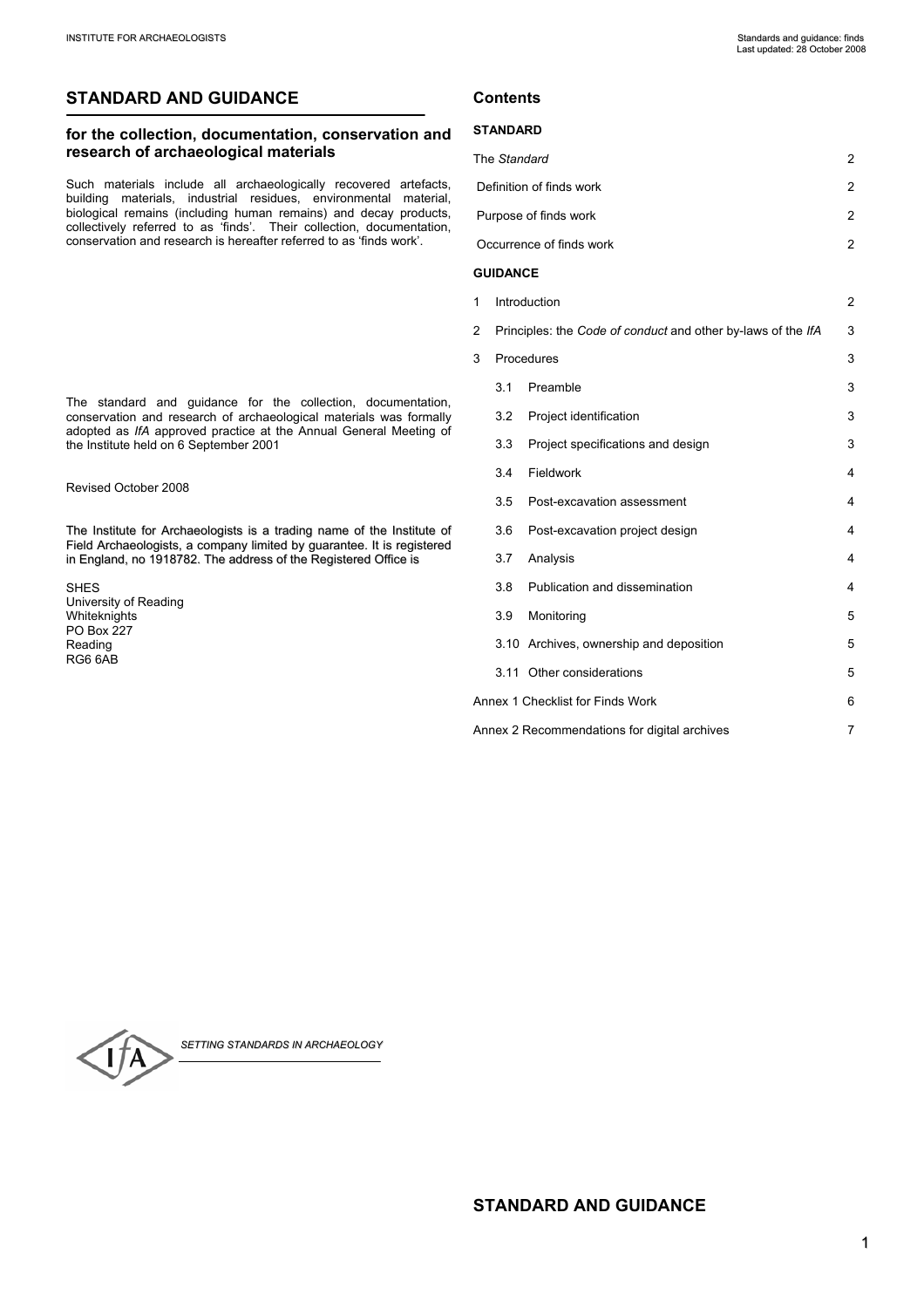# **for the collection, documentation, conservation and research of archaeological materials**

## **STANDARD**

## **The standard**

**Collection, documentation, conservation and research of archaeological materials (hereafter finds work) will result in an ordered, stable, accessible archive using appropriate methods and practices. Finds work will result in report(s) intended for dissemination. The methods and practices employed must satisfy the stated aims of any project of which finds work comprises all or part, and comply with the** *Code of conduct***,**  *Code of approved practice for the regulation of contractual arrangements archaeology***, and other relevant by-laws of the IfA.** 

## **Definition of finds work**

Finds work is defined as the process of retrieving, sorting, cleaning, marking, conserving, recording, analysing, interpreting and preparing for permanent storage all materials retained as a result of archaeological fieldwork, and disseminating the results. The term 'finds' is taken to include all artefacts, building materials, industrial residues, environmental material, biological remains (including human remains) and decay products.

## **Purpose of finds work**

Finds work seeks to provide an understanding of societies and their environments, not only at a site-specific level, but also in a local, regional, national and international context. The results of this work must be documented and should be disseminated in one or more published accounts. Finds work also creates a stable, ordered, well documented, accessible material archive which should act as a resource for current and future research. Finds work contributes to the formulation of conservation, preservation, collection, dispersal, presentation, education and management strategies; also local, regional, national and international research frameworks and policies.

## **Occurrence of finds work**

Finds work may occur

- as part of a programme of field evaluation, excavation, watching brief and building investigation and recording
- as part of a programme of investigation of archaeological materials
- within a programme of research not generated by a specific threat to the archaeological resource
- within the context of the interpretation and presentation of the finds to the public
- as a result of enquiries by members of the public
- as a result of the continuing curation and care of collections in long-term storage

as a result of the requirements of planning and heritage legislation Finds work may therefore be instigated or commissioned by a number of different individuals or organisations, including local authorities, archaeological trusts and units, national bodies, government agencies, educational establishments, private owners, members of the public, developers or their agents, or archaeological researchers.

# **GUIDANCE**

### 1 **Introduction**

- 1.1 This guidance seeks to define best practice in the execution of finds work and concomitant reporting, in line with the by-laws of the IfA (in particular the *Code of conduct* and the *Code of approved practice for the regulation of contractual arrangements in archaeology).* It seeks to expand and explain general definitions in the Codes for the practice of finds work and reporting.
- 1.2 The *Standard and guidance* applies to all archaeological projects involving finds work, irrespective of research objectives and size. The guidance has been compiled so that all those involved with archaeological finds work, whether excavators, finds research staff, archaeological curators, museum curators, site owners, developers or others, have an agreed framework within which to define the range and extent of activities that must be undertaken in a finds project or in the finds work element of a larger project, thus setting a standard against which compliance can be measured. Compliance necessarily requires resources to be adequately allocated.
- 1.3 In addition, this guidance seeks to amplify directions given in national planning guidance (see Appendix 6) and to be compatible with current guidelines issued by other authorities, such as the UK Institute for Conservation, Re:source: The Council for Museums, Archives and Libraries, and the Society of Museum Archaeologists (see Appendices 7).
- 1.4 Finds work must be fully integrated into all stages of the archaeological process, from the earliest stage in project planning. All persons expected to contribute to the finds work of a project should be fully involved with project planning throughout the life of the project.
- 1.5 The terminology used follows PPG 15, PPG 16, NPPG 5, NPPG 18, PG (Wales) as amended, WO circular 60/96, WO circular 61/96, PPS 6, and guidance issued by the Association of County Archaeological Officers (ACAO 1993, now Association of Local Government Archaeological Officers - ALGAO), and English Heritage (1991) and Historic Scotland (1996a and b) with amplifications where necessary. It also seeks to take account of differences in terminology, legal and administrative practice in different parts of the United Kingdom and Isle of Man.
- 1.6 This document provides guidance for work carried out in the United Kingdom and Isle of Man. Although general guidance is given, this document cannot be exhaustive, particularly in its treatment of legislative issues. Archaeologists must ensure they are familiar with the specific legislation and common law pertinent to the area of the United Kingdom and Isle of Man in which they are working. Archaeologists, commissioning bodies and others may find it useful to consult the relevant documents listed in Appendix 6, and can obtain further guidance from the appropriate advisory bodies listed in Appendix 7.

## **2 Principles: the** *Code of conduct* **and other by-laws of the Institute of Field Archaeologists**

- 2.1 An archaeologist undertaking finds work must adhere to the principles enshrined in the IfAs *Code of conduct*, and the rules governing those principles
	- 1 A member shall adhere to high standards of ethical and responsible behaviour in the conduct of archaeological affairs.
	- 2 A member has a responsibility for the conservation of the historic environment.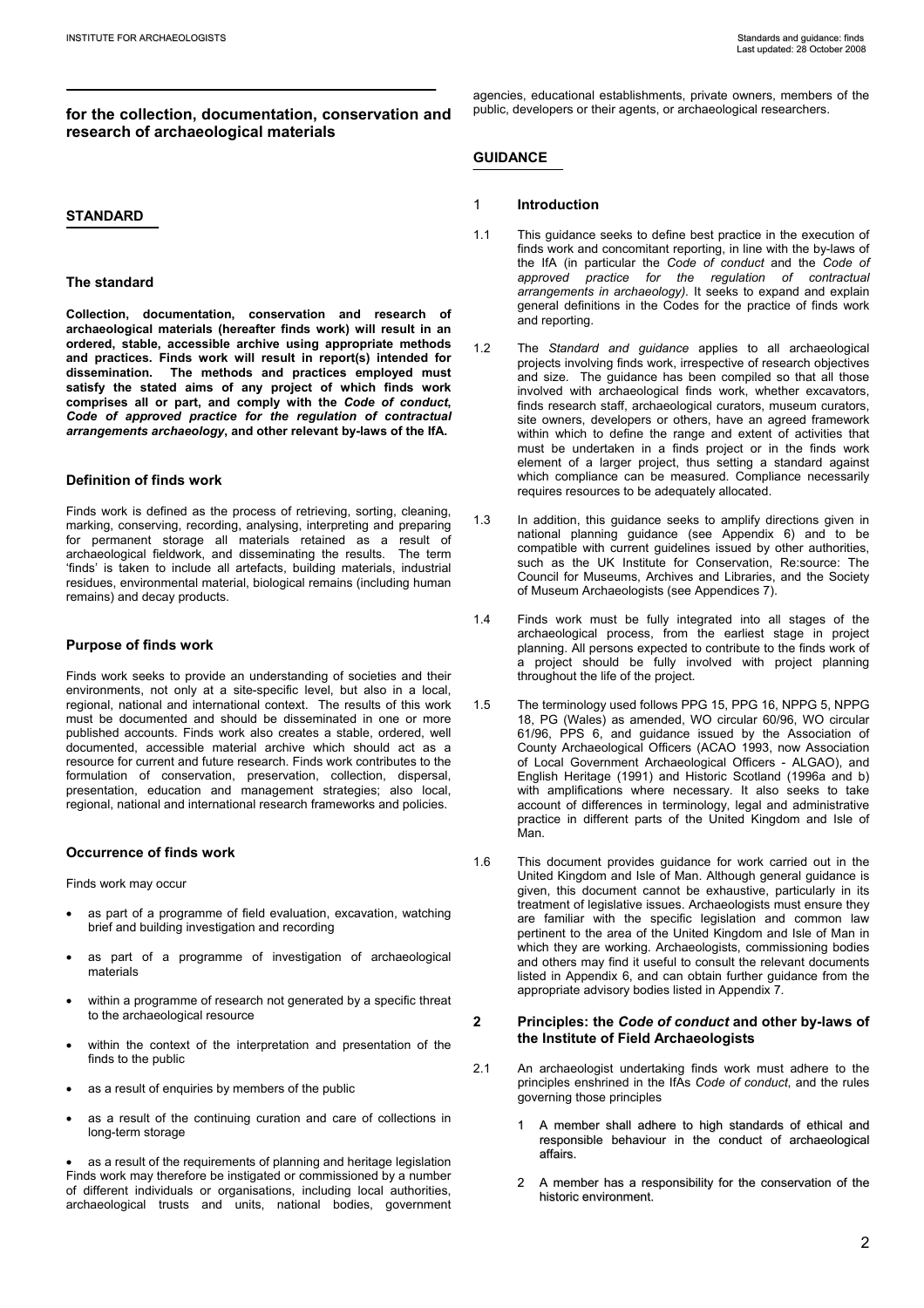- 3 A member shall conduct his or her work in such a way that reliable information about the past may be acquired, and shall ensure that the results be properly recorded.
- 4 A member has responsibility for making available the results of archaeological work with reasonable dispatch.
- 5 A member shall recognise the aspirations of employees, colleagues and helpers with regard to all matters relating to employment, including career development, health and safety, terms and conditions of employment and equality of opportunity.
- 2.2 Following rule 1.4 of the *Code of conduct* an archaeologist shall not undertake finds work for which he or she is not adequately qualified.
- 2.3 Further, the *Code of approved practice for the regulation of contractual arrangements in archaeology* specifically addresses professional conduct in situations where work is sponsored or commissioned on a contractual basis, especially as part of a development controlled by the planning process. It provides guidance on professional behaviour where more than one individual or body is competing for the same piece of work, and seeks to ensure that the terms for all work are clearly defined, normally by contract.

# **3 Procedures**

# **3.1 Preamble**

- 3.1.1 The importance of finds work to the understanding of archaeological sites is widely accepted. The significance of finds is, however, conditioned by methods of recovery, treatment, recording, analysis and curation. The following sets out good practice in the administration and implementation of finds work.
- 3.1.2 Two points are fundamental to the successful organisation of finds work
	- finds work needs to be fully integrated into all stages of the archaeological process, from the earliest stage in project planning
	- those with the necessary understanding of the contribution finds work can make to a project should be fully involved with project planning throughout the life of the project. This means people with expertise in the methods of recovery, treatment, analysis and archiving, those with specialist regional and period expertise and persons currently undertaking finds work

## **3.2 Project identification**

- 3.2.1 Finds work may
	- form part of a programme of intrusive fieldwork and subsequent analysis, by whatever route it occurs (whereby archaeological material is removed from the context of deposition in antiquity)
	- form part or all of a project of interpretation and presentation of archaeological material to the public, including displays and publications
	- form part or all of a programme of curation and care of collections in long-term storage designed to ensure a stable and accessible archive
	- be initiated by the requirement to assess, identify and record archaeological material in the context of legislation and practice relating to portable antiquities (eg The Treasure Act and its Codes of Practice)

 An archaeologist should only undertake such finds work if it is governed by a written specification or project design (see Appendices 2 and 3)*,* agreed by all relevant parties as this is the tool against which performance, fitness for purpose and hence achievement of standards, can be measured.

3.2.2 Finds work may also be carried out in furtherance of research that does not affect the long-term stability and accessibility of the archaeological material or its documentation. A written specification or project design may not always be necessary in such circumstances.

## **3.3 Project specifications and design**

- 3.3.1 Finds work, which can encompass some or all of the activities of recovery, assessment of data, analysis, interpretation, publication, conservation, archiving and storage, must be identified and costed whether it be an element of a programme of fieldwork, or a project in its own right. A project design should be written, setting out a schedule of works in sufficient detail for the work undertaken to be quantifiable, implemented and monitored.
- 3.3.2 A recovery policy for archaeological material outlining aims and methods should be written for submission as part of a fieldwork project design and specification. This will reflect the number and type of material expected, excavation methods, sampling strategies, finds retention, the nature of soil deposits, and the achievement of the project research aims.
- 3.3.3 Suitably qualified and experienced archaeologists should be involved in the preparation of the project design and in undertaking finds recovery and analysis.
- 3.3.4 Those involved with recovery, treatment and packing and subsequent analysis of archaeological material must be fully familiar with accepted methods for its care and storage.
- 3.3.5 Provision must be made for suitable premises for finds work, both on and off site. Provision must be made for appropriate numbers of suitably trained and qualified staff to recover, process, record and store archaeological material during fieldwork, and to prepare the finds element of the site archive. Provision should be made, where possible, for the continuity of finds staff into the post-excavation phase of the project.
- 3.3.6 Finds collection and discard policies, strategies and techniques must benefit for the defined purpose and understood by all staff and subcontractors.
- 3.3.7 Appropriate provision should be made for the physical/chemical stability and security of finds and the finds archive, both on and off site.
- 3.3.8 The programme of work will result in a stable archive. A good model for which is defined in *Management of Archaeological Projects 2*, Appendix 3 (English Heritage 1991). The relevant procedure and operational policy papers published by Historic Scotland are: Project Design, Implementation and Archiving (Historic Scotland Archaeological Procedure Paper 2) and Publication and Archiving of Archaeological Projects (Operational Policy Paper 2). The specification or project design should identify relevant data standards for records organisation and content that will be used in information recording systems employed by the project.
- 3.3.9 The project design should address assignment of ownership of archaeological material and requirements for the deposition of the archive with a recipient museum or repository.
- 3.3.10 It is essential that communication and liaison between all project workers are maintained throughout the programme to ensure dissemination of information and monitoring of project progress. It is vital that specialists liaise directly with the illustrator/photographer working on the material.

# **3.4 Fieldwork**

3.4.1 During invasive fieldwork, the recovery policy for archaeological material should be kept under review and, if necessary, amended. Any changes in recovery priorities or procedures should be agreed and documented for inclusion in the project archive.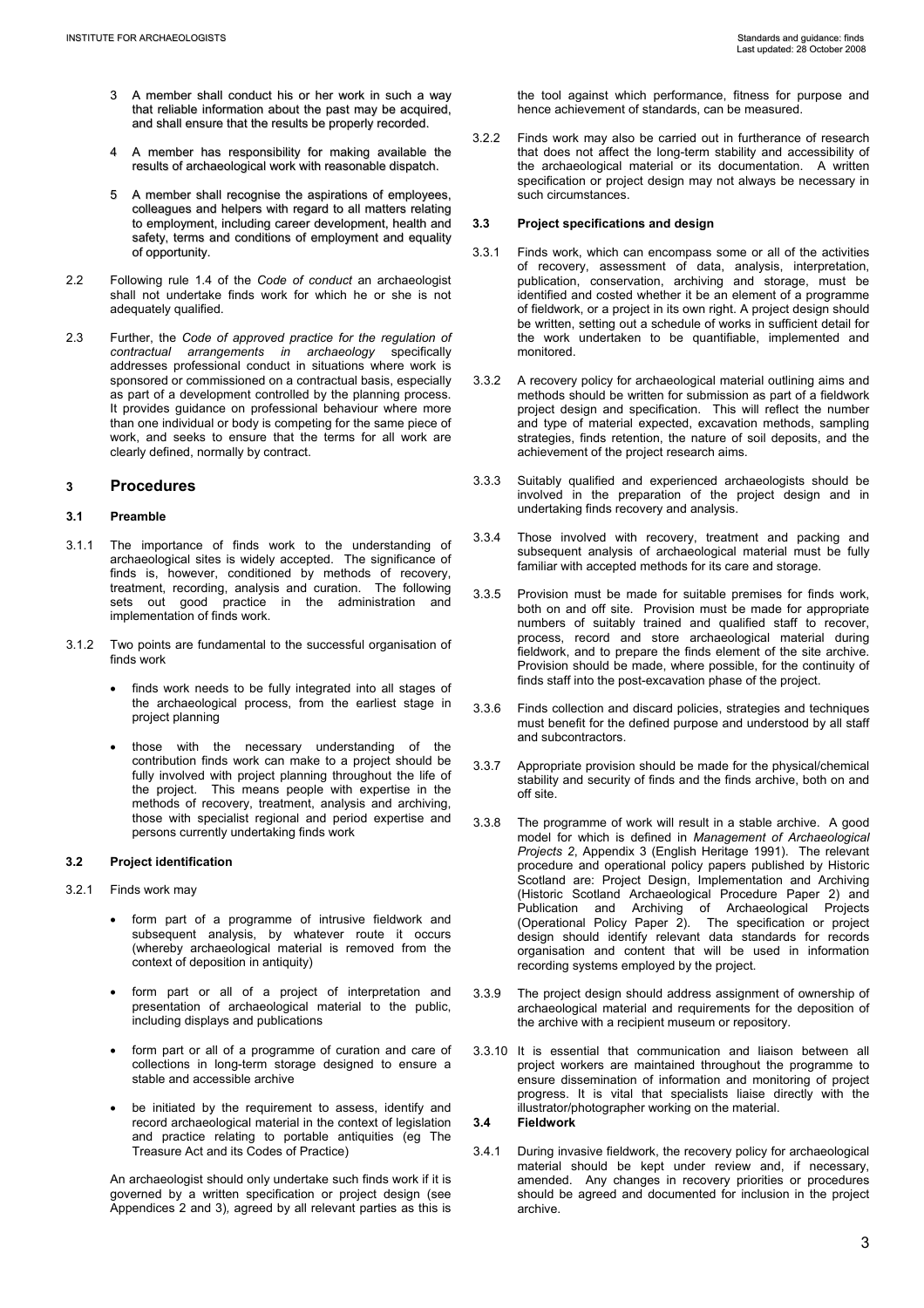- 3.4.2 There should be a presumption against disposal of archaeological material during invasive fieldwork. Any disposal that does take place should be on academic and professional grounds and, where possible and appropriate, in consultation with the receiving museum. The reason for any disposal, the manner in which it is done, and where the material was disposed should all be documented in the fieldwork archive.
- 3.4.3 Selective sampling of archaeological data is a valid method of saving valuable time and resources, especially when dealing with very large quantities of mundane or repetitive evidence. Any sampling should be clearly documented and its implications for analysis recognised.
- 3.4.4 All finds and samples must be collected, processed, sorted, quantified, recorded, labelled, packed and stored according to the project design, or agreed with the archaeological curator, planning archaeologist or recipient museum or repository. Provision should be made to consult designated conservators and other specialists in circumstances which require specialist advice. An archaeologist must ensure that digital information, paper and photographic records should be stored in a secure and appropriate environment, and be regularly copied or backed up, and copies stored in a separate location.
- 3.4.5 Health and Safety take priority over archaeological requirements. All people conducting finds work should do so under a defined Health and Safety policy. Archaeologists undertaking finds work should observe safe working practices; the Health and Safety arrangements should be agreed and understood by all relevant parties before work commences. Risk Assessments should be carried out and documented for every project. All archaeologists have a professional and moral responsibility to report unsafe practice.

## **3.5 Post-excavation Assessment**

- 3.5.1 After processing, including conservation, recording and marking, the finds assemblage must be assessed to give an overview of its potential to meet the research aims of the project. The value of the archaeological material for research and/or educational use beyond the terms of the project design should also be recorded. The recommendations for the extent or depth of further analysis of all, or selected components of the finds assemblage should be given and justified at this stage, and will contribute to the up-dated project design. The assessment will also determine the resource requirements for analysis and identify conservation needs both for analysis and long-term storage and curation. Further analysis should not proceed without the assessment.
- 3.5.2 Assessment of finds material recovered from intrusive fieldwork cannot be undertaken without knowledge of its provenance. Information on context, phasing, date and Information on context, phasing, date and methods of retrieval and an internally consistent stratigraphic matrix should be provided for assessment.
- 3.5.3 In Scotland, a list of all finds from fieldwork must be supplied either to the Treasure Trove Advisory Panel or, in cases of fieldwork funded by Historic Scotland, to the Finds Disposal Panel.

#### **3.6 Post-excavation Project Design**

- 3.6.1 An updated project design will incorporate contributions from finds assessment.
- 3.6.2 The updated project design will specify the methods and resources for each category of finds work required to fulfil the project's revised research aims.
- 3.6.3 The updated project design will include a task list indicating which personnel will undertake which finds tasks, the methods by which the tasks will be carried out, the duration and cost of each task including archive preparation and

deposition, and the intended scope and nature of dissemination.

#### **3.7 Analysis**

- 3.7.1 All analysis must conform to the project design or postexcavation project design, any variation must be confirmed by all relevant parties in writing.
- 3.7.2 All techniques used must be demonstrably fit for the defined purpose(s), and comply with relevant legislation.
- 3.7.3 Those carrying out the work should be suitably qualified and experienced, and fully aware of the work required under the project design or post-excavation project design.
- 3.7.4 Analysis may include examination and quantification leading to the identification of function, form, date, method of manufacture, material/fabric type, source, parallels, attributes and condition of artefacts; of the exploitation of wild or domesticated resources; the reconstruction of environments; and the nature of human populations. The use of regional (where appropriate) reference collections is essential. Post-excavation work is normally an iterative exchange of information between project team members which may refine by agreement the scope and structure of the report.
- 3.7.5 Material sent to, and retrieved from, outside specialists must be appropriately documented, packed, and transported.
- 3.7.6 A stable, accessible archive must be created. All data generated as a result of analysis should be included in the project archive.

## **3.8 Publication & Dissemination**

- 3.8.1 The publication format should conform to the project design
- 3.8.2 Subject to the project design, any publication should include sufficient finds data and illustrations to support all the conclusions drawn from the evidence and permit interpretation to be challenged. Published finds data should be capable of being linked to provenance and phase and evidence from the finds should be included in the overall discussion and conclusions.
- 3.8.3 Subject to the project design, published finds reports should describe the methods employed during assessment and analysis and indicate any constraints on report preparation. It should include a quantification of all material categories, including those not selected for analysis or publication, with a statement outlining the reasons for selection. The dates of commencement, completion and revision should be published.
- 3.8.4 The report should discuss factors affecting the reliability of the evidence and its contribution to such issues as dating, phasing, site formation processes, socio-economic trends, technology, climate and demography.
- 3.8.5 Contributors must be given the opportunity to check and correct their reports during any major revision of the text, to correct the final draft and, wherever possible to check proofs. Specialist authors must be allowed to read and comment on sections where their data has been integrated and synthesised. All specialists should be credited in the publication in a way that makes the nature and scope of their contribution clear. The names of finds illustrator, photographer and conservator should be included. If specialist finds work comprises a substantial part of the publication, those specialist(s) should be credited as coauthor(s).
- 3.8.6 The final report should specify where every component of the archive is deposited. Accession numbers given by the receiving institutions should be published whenever possible. The existence and location of unpublished documentation, if known, should be indicated.
- 3.8.7 Consideration should be given to publicising the results of finds work through a range of media, from conventional archaeological publications to, for example, display panels,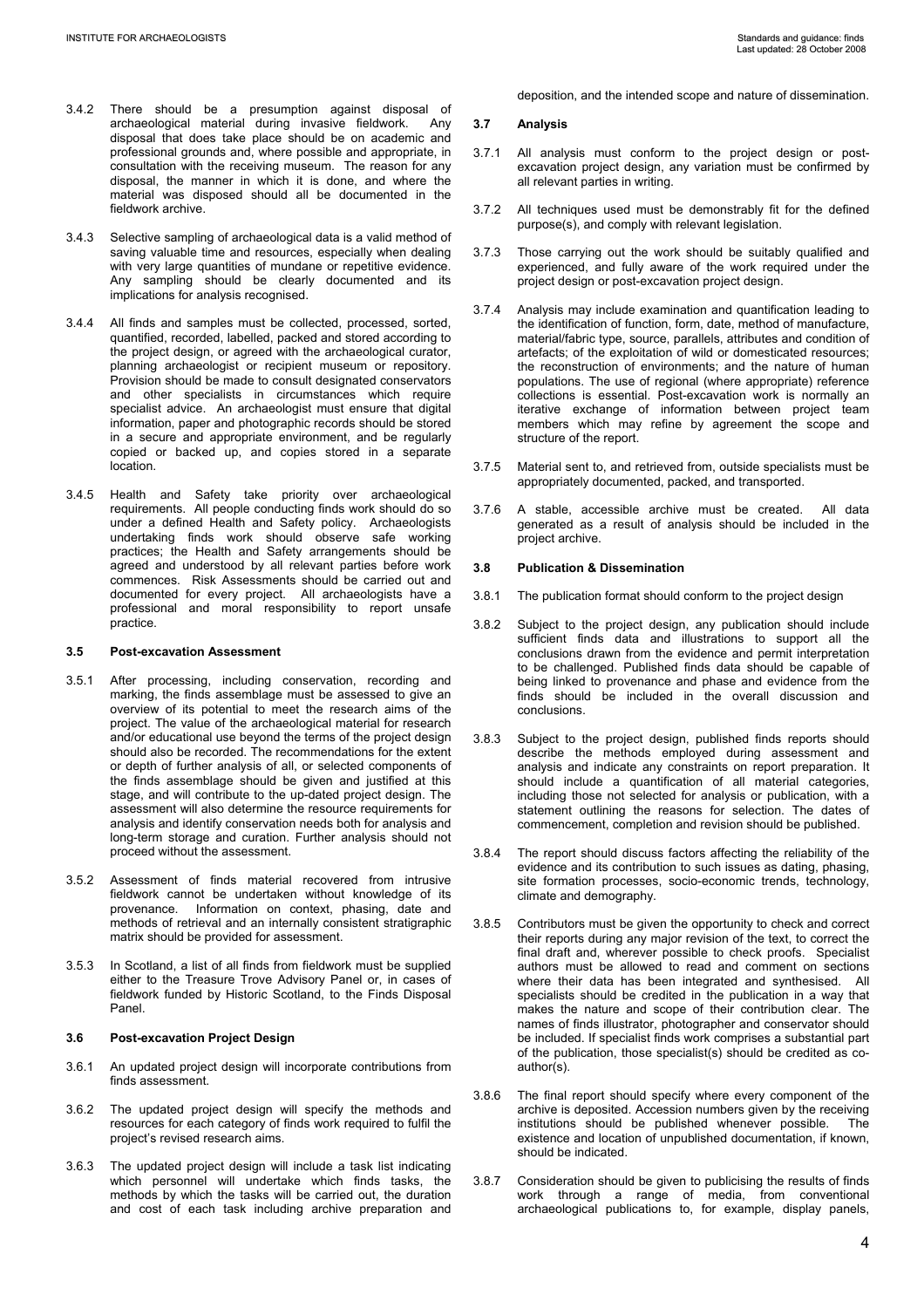exhibitions and lectures, open days and school visits, radio and television programmes, videos and popular publications and the Internet.

## **3.9 Monitoring**

- 3.9.1 Where finds work is part of a fieldwork project it should be included in the overall project monitoring process. Archaeologists should also expect representatives of the planning authority to ensure that standards are met. In Northern Ireland, where any search for archaeological objects must be licensed, this monitoring will be undertaken by representatives of the licensing body, and in some parts of the UK (but not Scotland) representatives of the receiving institution may monitor finds work.
- 3.9.2 Specialists may also be monitored by project managers to ensure the requirements of the project design are met. A monitor should be suitably experienced and qualified, or have access to appropriate specialist advice, according to the specified purpose of the monitoring.

## **3.10 Archives, Ownership and Deposition**

- 3.10.1 The requirements for archive preparation and deposition must be addressed at the outset of the project. The proposed recipient museum or other approved repository must be contacted at the project planning stage and arrangements for deposition of the material archive should be detailed in the specification and/or project design. In Scotland, the practice is for finds to be deposited, via the Treasure Trove Advisory Panel or the Finds Disposal Panel, with the recipient museum and for the paper and photographic archives to be deposited separately with the National Monuments Record (at the Royal Commission on the Ancient and Historical Monuments of Scotland). Copies of necessary records are deposited with the archaeological material. All necessary copies of archive material should accompany the finds material. In Northern Ireland, the practice is to deposit the finds and environmental material with the Ulster Museum and the paper archive separately with the Environment and Heritage Service, DOE.
- 3.10.2 The archive, including all retained artefacts and ecofacts, must be treated and packaged in accordance with the requirements of the recipient museum/repository and national guidelines (Museums and Galleries Commission 1992, Society of Museum Archaeologists 1992, UKIC 1983, 1984, 1988 and 1990, Ferguson and Murray 1997, Scottish Museum Archaeologists 2000). The treatment of human remains will be governed by the relevant legislation and government regulations (Historic Scotland 1997a).
- 3.10.3 In England, Wales, Northern Ireland and the Isle of Man ownership of objects rests with the landowner, except where other law overrides this (eg Treasure Act, 1996, Burials Act 1857). In Scotland, in the absence of an original owner or his/her demonstrable heir, ownership of objects rests with the Crown. The archaeologist undertaking the fieldwork or the planning archaeologist must make this clear at the inception of the project (in the brief/project outline*,* specification or project design).
- 3.10.4 It should be noted that in England, Wales, Scotland, Northern Ireland and the Isle of Man there are differing finds reporting and deposition procedures. Archaeologists are advised to seek specific advice on excavation and export procedures as in some instances licences are required. In England, Wales, Northern Ireland and the Isle of Man ownership of objects rests with the landowner, except where other law overrides this (eg Treasure Act 1996, Burials Act 1857). Under the *Historic Monuments and Archaeological Objects (Northern Ireland)* Order 1995 it is a statutory duty for finders to report all archaeological objects, whatever their material composition, to the Environment and Heritage Service, DOE, or to the Director of the Ulster Museum or, failing that, to the officer in charge of a police station, within fourteen days, unless they are uncovered as part of a licensed excavation. In Scotland all finds of archaeological objects must be reported to the Crown, normally via the Treasue Trove

Advisory Panel or the Finds Disposal Panel. The archaeologist undertaking the fieldwork or the planning archaeologist must make this clear at the inception of the project (in the brief/project outline*,* specification or project design).

- 3.10.5 Except in Scotland, it is the responsibility of the archaeologist undertaking the fieldwork to endeavour to obtain the written consent of the landowner for finds donation and deposition with the recipient museum.
- 3.10.6 Except in Scotland, in the event that the landowner is unwilling, for whatever reason, to donate the finds to the appropriate recipient museum, the archaeologist undertaking the fieldwork must endeavour to ensure all artefacts and ecofacts are recorded, safely packaged and conserved where appropriate before transfer to the owner, and that their location and ownership are stated in the site archive and public record. It should be noted that the owner's explicit (written) permission is required before entering such personal information in the public record (see *inter alia* the Data Protection Act 1984).
- 3.10.7 In Scotland, all archaeological artefacts, irrespective of raw material, may be claimed on behalf of the Crown under common law. This applies no matter where, or on whose property, artefacts are found. As noted in paragraph 3.5.3., all finds must be reported to the Treasure Trove Advisory Panel or, in the case of artefacts from fieldwork funded by Historic Scotland, the Finds Disposal Panel. Ownership in either case is passed to the museum which receives the finds at the end of the allocation process.
- 3.10.8 The rules of ownership applicable to material which has come from a vessel (ie all those classified as 'wreck') are dealt with under the Merchant Shipping Act 1995 (see Appendix 6). In cases of wreck material the Receiver of Wreck, in the Maritime and Coastguard Agency, should be contacted.

# **3.11 Other Considerations**

- 3.11.1 It is advisable for finds work to be covered by a written contract or agreement to which the specification or project design may be attached.
- 3.11.2 Archaeologists should be aware of, and fulfil, the requirements of the appropriate SMR. These should be included in the specification or project design.
- 3.11.3 Archaeologists should be aware of, and fulfil, their legal obligations with regard to human remains (see Garratt-Frost, S, 1992. *The law and burial archaeology IfA* Technical Paper 11 and Historic Scotland Operational Policy Paper 5 *The treatment of human remains in archaeology*).
- 3.11.4 Archaeologists should be aware of, and fulfil, their legal obligations with regard to copyright (see Ferguson, L.M & Murray, D.M., 1997 *Archaeological documentary archives*, *IfA* paper 1, Appendix 4). It is normal practice for both copyright and ownership of the paper and digital archive from archaeological work to rest with the originating body (the archaeological organisation undertaking the work). The originating body deposits the material with the recipient museum or repository on completion of the contracted works, and normally transfers title and/or licences the use of the records at this stage. These arrangements may be varied by contract, and for the avoidance of doubt it is advisable to include statements on ownership and copyright in a written contract or agreement.
- 3.11.5 Archaeologists should be aware of and fulfil their legal obligations to report all finds defined as Treasure (The Treasure Act 1996) and to any other legislation within the UK which is relevant to archaeological finds (eg the Merchant Shipping Act 1995, the Burials Act 1857). (For obligations in Scotland see *Treasure Trove in Scotland: Guidelines for Fieldworkers*, Scottish Executive, 1999).
- 3.11.6 Archaeologists should pay due consideration to legislation about copyright and intellectual property rights, plagiarism and to issues of accessibility to research.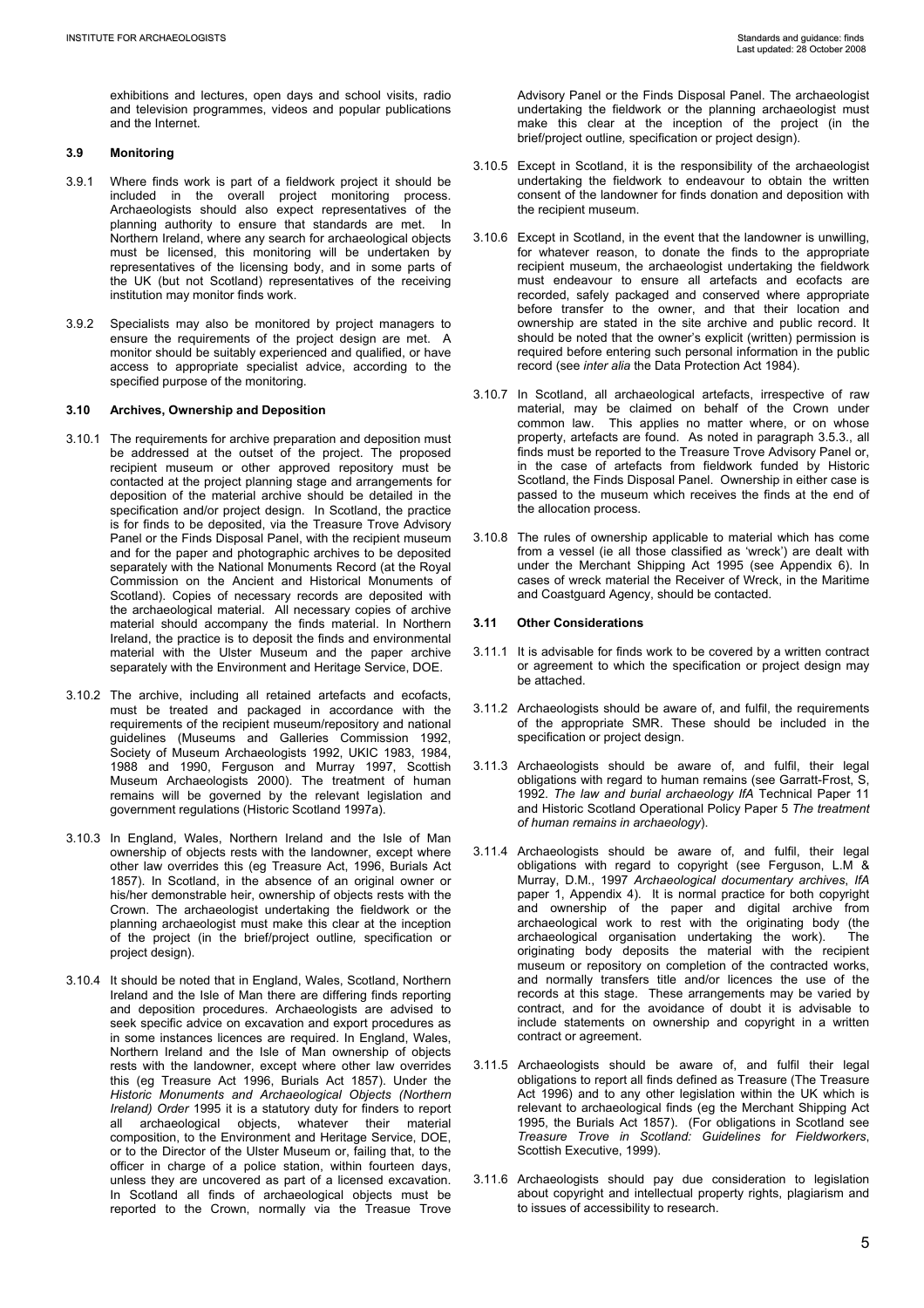3.11.7 Archaeologists should be aware of and fulfil their ethical and professional obligations with regard to portable antiquities and finds for which the provenance is unclear.

# **ANNEX 1: Checklist for Finds Work**

This Standard covers the following actions relating to finds work.

# **Project planning**

**Gather information on the site and its vicinity**, including

- the nature of the site (geology, geography, soil conditions)
- consultation of the SMR and local museums for earlier finds
- predicted period and type (e.g. urban, rural, village, manor) of site
- previous intrusive or non-intrusive investigation
- ownership and requirements for the deposition of archaeological material

#### **Contribute to the setting of the project's research aims.**

**Identify, and liaise with, all project specialists.**

**Carry out costings** for the fieldwork and assessment stages of the project. These will be based on the information acquired above and the predicted scale, and agreed sampling policy, of the excavation. Costings will take account of

- estimated finds recovery rates and material types
- feedback of information to fieldwork staff
- processing time
- provision for x-radiography of all ironwork and emergency conservation
- materials required for packaging and documentation
- staff time, including any external specialists and related transport costs
- provision for box storage grant for recipient museum or other approved repository

Once the project design has been accepted, **inform all specialists and agree the provisional timetable** for the project.

**Establish the processing procedures** both on-site and off-site, and agree areas of responsibility within the project team.

**Set-up the processing area**, ensuring that it:

- complies with all Health & Safety regulations;
- is secure:
- has adequate light, heat and water sources;
- has adequate room to both work in and form an interim storage area for non-sensitive finds;
- is furnished with the necessary equipment, materials and furniture.

**Once excavation is completed, ensure that all finds are documented and packaged appropriately.** 

**Submit all ironwork, and any other metals deemed necessary, for x-radiography.** 

## **Assessment**

In order to **assess the potential of the finds** to address the project research aims it is necessary to

- quantify the assemblages by material and state their condition
- state their provenance, including how retrieved (hand excavated, metal detected, within soil samples), and contextual integrity
- provide an identification and date range of the assemblages
- identify both the extent to which the assemblages can contribute to each of the project's stated aims and any new aims which may be addressed

**An updated project research design** must be compiled in consultation with all project specialists and this will include

- identifying finds requiring further analysis, in order to meet the project's research aims
- a method statement detailing how further analysis will be carried out
- a detailed task list of work to be carried out, including further analytical, stabilising or display conservation
- the cost of this work
- a timetable for each task
- publication scope and format

#### **Analysis and report preparation**

**The assemblages must be analysed** in accordance with the stated project research aims and agreed method statements. This work will normally include the **preparation of catalogues and publication reports**. All reports from specialists should be acknowledged and retained as part of the research archive.

#### **Archiving, accessioning and dissemination**

**The material and documentary archive should be deposited** with the recipient museum or other approved repository according to their stated requirements.

**Seek to obtain from the owner of the material archive transfer of title to the recipient museum or other approved repository upon deposition** (in England, Wales and Northern Ireland), if not already established.

**The archive, both material and documentary, should be deposited in the recipient museum or other approved repository** for long-term storage, and where appropriate be accompanied by a storage grant.

**A security copy of the fieldwork archive (in Scotland the original) should be deposited with the NMR and a summary statement of the results of the project should be transmitted to the local SMR. In Northern Ireland it is a condition of the licence that a summary report is forwarded to the licensing body within four weeks of the end or temporary cessation of fieldwork. The licensing body also maintains the Monuments and Buildings Record (MBR) and should receive the original fieldwork archive or a complete and comprehensive copy.** 

## **A report of the excavated materials and analyses should be disseminated and, where appropriate, published.**

Attention is drawn to the material in Annexes 2 and 3 of the *Standard and guidance for archaeological excavation*, which list the contents of a MAP 2 Post-excavation Assessment Report and a Historic Scotland